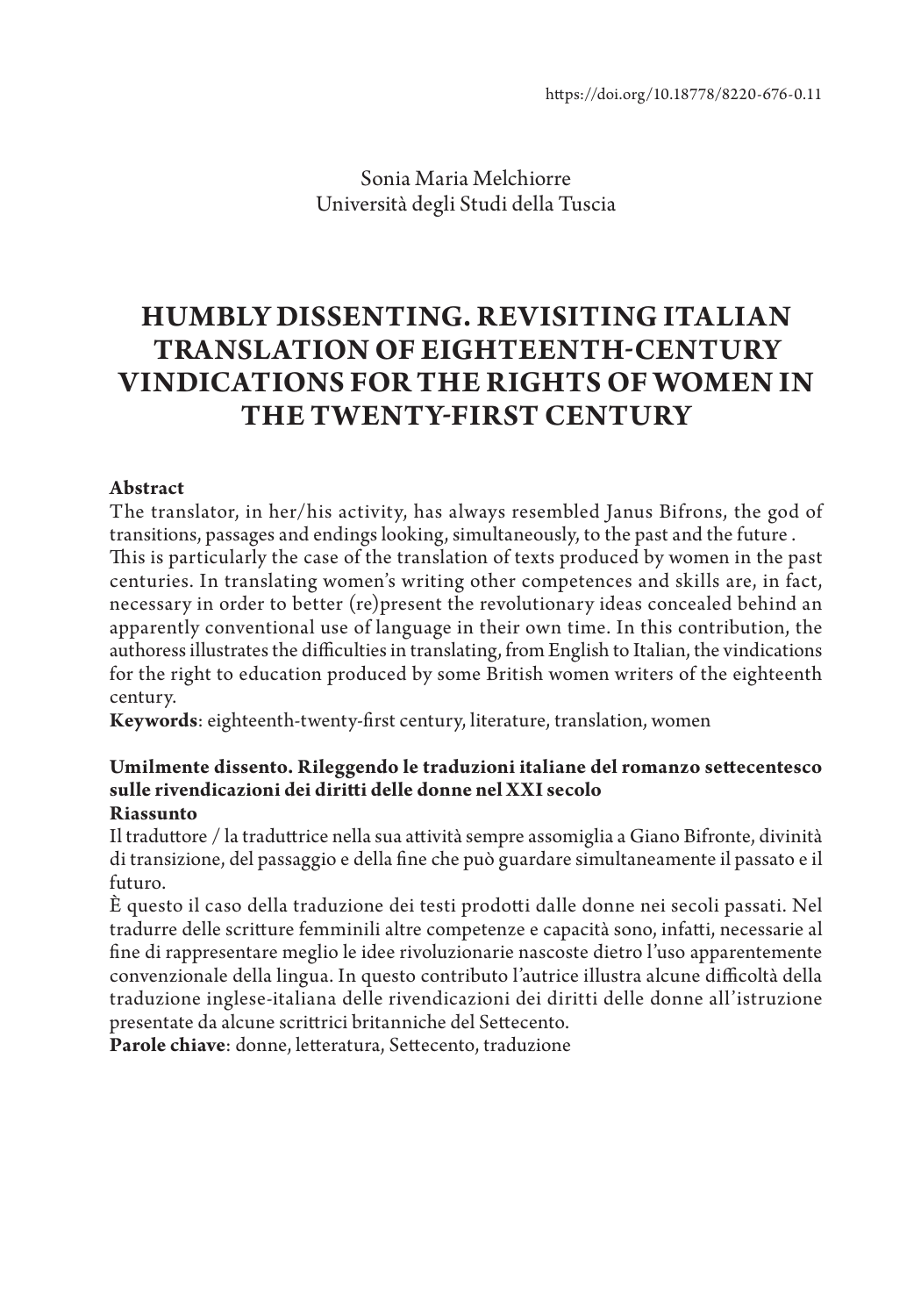The translator's discoveries then come as it were to revitalize or regenerate the text, renewing its secret energy. From this point of view, translation can liberate forces which had remained hidden to native speakers and critics. (Serpieri, Elam, 2002: 4)

Twenty-first-century translators are well aware of all the translation approaches proposed in the past and are also very conscious about their role as cultural mediators, and in some cases of interpreters, of texts. Moreover, in the post-structuralist era they are also overtly asked not to disappear from the text, or stay behind the curtains.

The so called cultural turn in translation studies of the 1960s, and its most respected representatives Bassnett and Lefevere (1998) started in the 1990s an irreversible process which has more recently led to consider translation a very personal expression on the part of someone – the translator – who is not only drenched in the culture of the time but who becomes an activist and uses the text possibly to produce change at both social and political level.<sup>1</sup>

The translators' most valuable tool is still a deep knowledge of the subject they are dealing with. In translating the text, though, they must also keep into account several additional things: first, they have to consider the gender of the author of the source text – the fact that the writer is man or a woman is, for instance, particularly relevant in the case of the texts cited in this contribution; second, the translator, should not hesitate to propose alternative options – i.e in the footnotes – when dealing with particularly relevant keywords and concepts whose connotations tend to disappear in the text. Last but not least, the translator should adopt the perspective that Mona Baker has recently defined "ethical" (Baker, 1992/2018).

Why is the translation of texts, and religious texts in particular, produced by women in the eighteenth century, so relevant for our contemporary culture?

The recovery, reproduction and study of texts produced by women in the past have always been presented as part of a deep digging into culture. The translation of such texts explicitly shows the contribution of a category of scholars in adding new meanings to unknown, known and well-known texts.

Translation practice, in the twenty-first century, should be like a 3D projection where the translator functions as the special glasses for the audience.

<sup>1</sup> See Mary Snell-Hornby (2006), Michaela Wolf (2007), Michaela Wolf and Alexandra Fukari (2007), Michaela Wolf (2012), and Brian Baer and Klaus Kaindl (2017).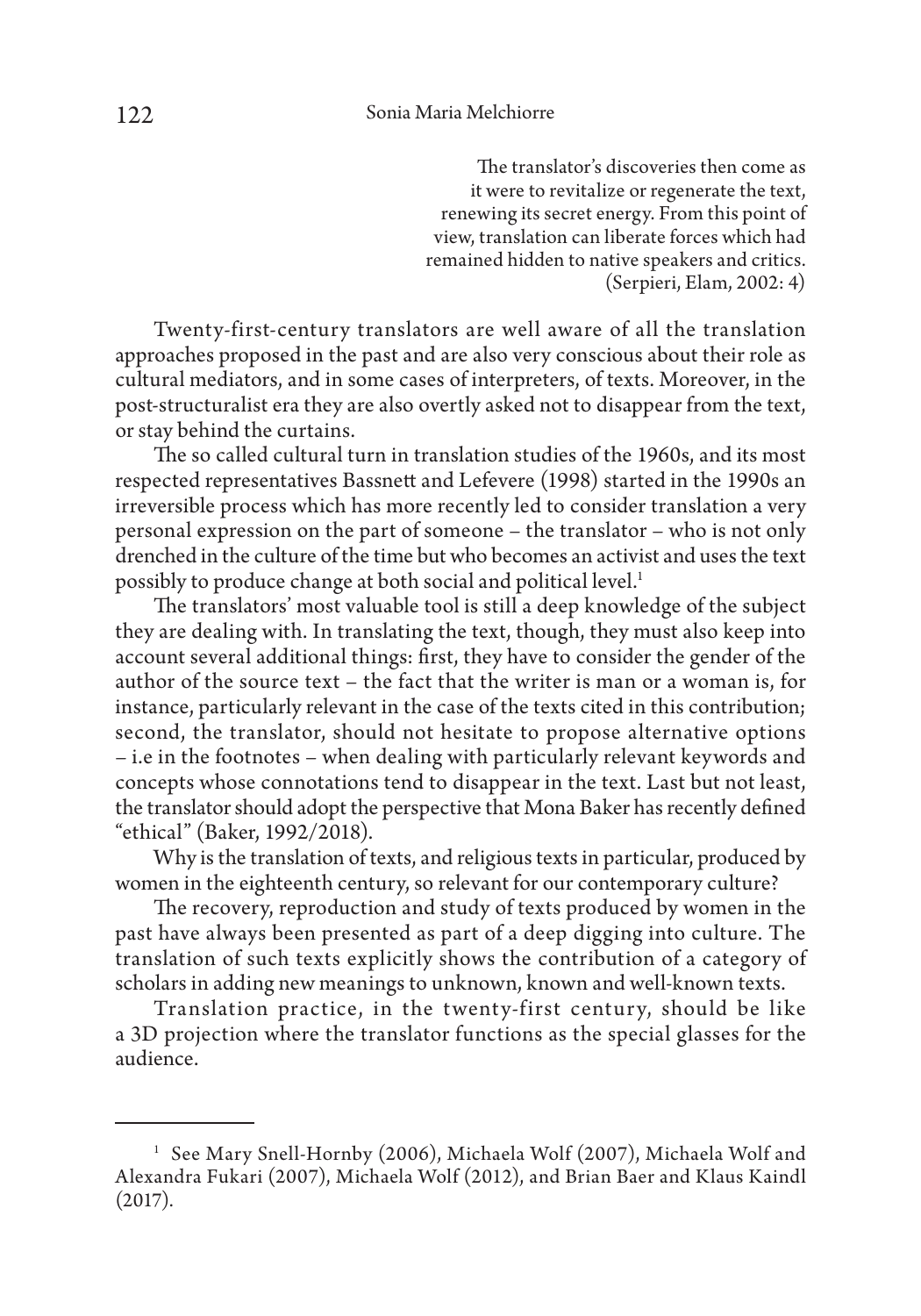# **Cultural framework. End of the XVII century – End of the XVIII century**

Let's start with the first document's date. 1688 is the year of the *Glorious Revolution,* so denominated because it represented a "peaceful" revolt against any forms of authority. At the time of the Civil War, many women exposed themselves expressing their thoughts and feelings against patriarchal authority implied in the very idea of Monarchy. They also fought against the accepted physical aggression and violence against the wives accepted by the law, and supported the idea of divorce as a right for those women betrayed by their husbands. The rebellion against the King, the Father figure *par excellence*, represented the first symptom of a social and political change which would obviously impact the family hierarchical structure and the future development of the relationships between its members.

Mary Astell's most relevant publications appeared between the last decade of the XVII century and the first decade of the following century. She could have relied on the Restoration Comedies' transgressive narratives. She willingly decided to ignore their cultural impact and harshly criticized the authors of such texts calling them "dangerous public enemies" because their open intent to subvert the hierarchical structure of the family.

How could this woman be considered a "feminist" in her own time? Her works are to be considered extremely subversive for several reasons: first, the stress on the importance of creating a protected space for the "ladies" of the best families; second, the study of both science and humanities for all women; third, but most important, her idea of hierarchy put God on the top, this meant that also men were subjects to power and not of power, exactly like women.

The Age of Enlightenment is introduced in the following excerpts by Daniel Defoe's *Essays Upon Projects* dating back to 1697 and is followed by Richard Steel – the creator of The Spectator – and his *Lady's Library*.

Finally, the most illustrious example of a well-educated woman, among the many presented in this brief contribution, is represented by Hester Mulso Chapone. She befriended many of the great writers of her time – Samuel Richardson in particular – but most importantly she anticipated some of the revolutionary ideas proposed in Mary Wollstonecraft's *A Vindication for the Rights of Woman* (1794) – Chapone was mentioned by Wollstonecraf in her work, which thing she didn't really appreciate!

Translating these works into contemporary Italian implies a whole set of notions – if not deep knowledge – of the context in which they were produced, in order not to repeat the mistake made by the feminists from the 1970s to the 1990s, who willingly refused to read and publish them.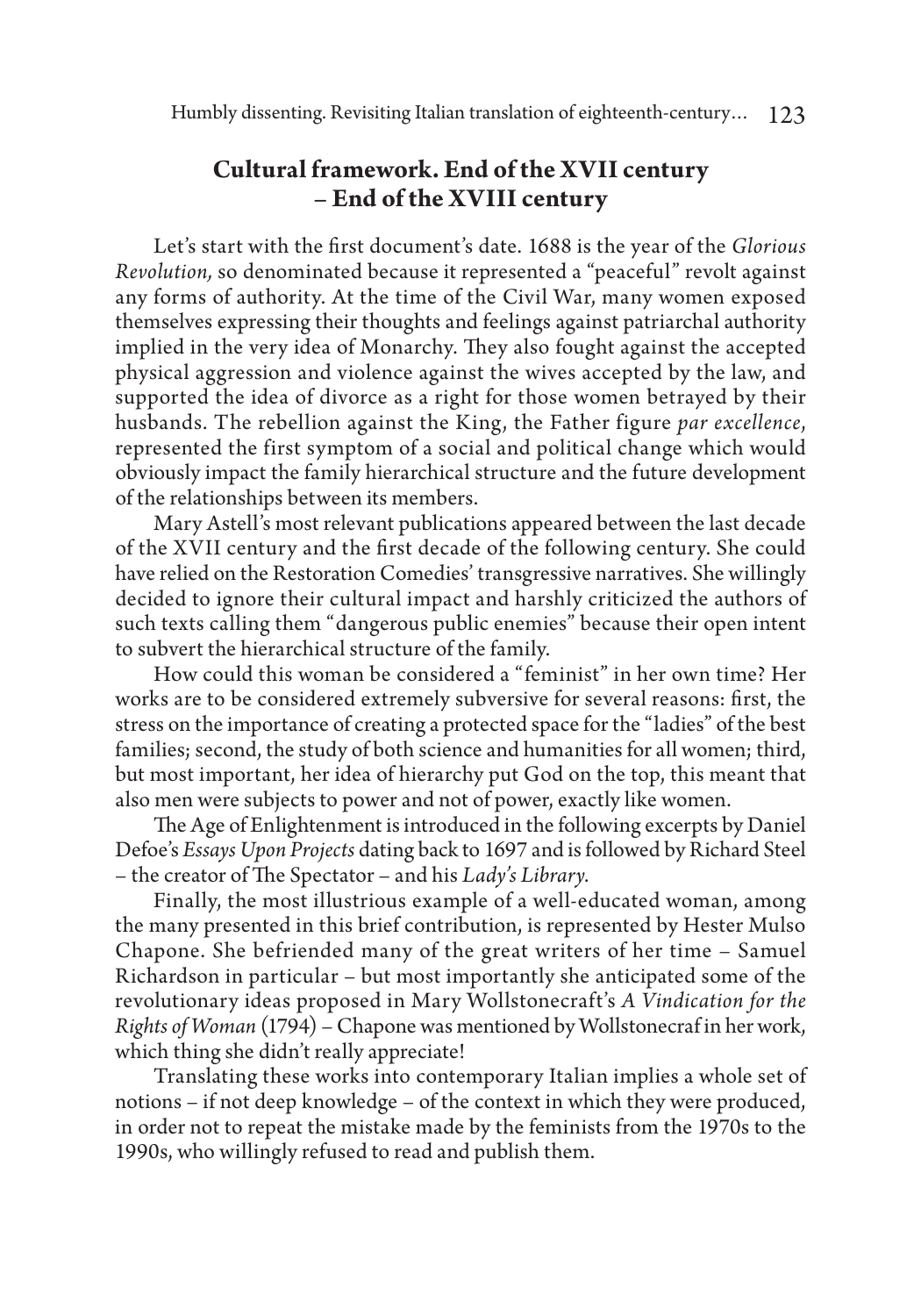Since the 1990s much has been done to recover and republish many works by apparently non/anti-revolutionary and conservative women. We have learnt to read between the lines, to interpret their rhetorical strategies and translate so to render visible what was already there: the multiple connotation of noncasually used words and terminology.2

| <b>ENGLISH</b>                                                                                                                                                                                                             | <b>ITALIAN</b>                                                                                                                                                                                            |
|----------------------------------------------------------------------------------------------------------------------------------------------------------------------------------------------------------------------------|-----------------------------------------------------------------------------------------------------------------------------------------------------------------------------------------------------------|
| Men have the advantage of education $[]$<br>If women had the same helps, I dare not say but<br>they could make as good returns, of which there<br>have been many famous instances in former<br>Ages. (Anonymous, 1688: 38) | Gli uomini godono del vantaggio<br>dell'educazione []<br>Se le donne ricevessero lo stesso aiuto, non<br>escluderei che esse possano raggiungere i loro  <br>medesimi risultati, come dimostrano illustri |
|                                                                                                                                                                                                                            | esempi del Passato.                                                                                                                                                                                       |

Ex. 1 Anonymous, *Female Excellency, or The Ladies Glory* (1688)

Source: Own study.

| Ex. 2. D. Defoe, Essays upon Project (1697) |  |  |  |
|---------------------------------------------|--|--|--|
|---------------------------------------------|--|--|--|

| <b>ENGLISH</b>                                    | ITALIAN                                        |
|---------------------------------------------------|------------------------------------------------|
| Most barbarous Custom [] that deny the            | La più Barbara delle Consuetudini []           |
| advantages of Learning to Women. We reproach      | nega i vantaggi del Sapere alle Donne.         |
| the Sex every day with Folly and Impertinence,    | Rimproveriamo l'altro Sesso ogni giorno per    |
| while I am confident, had they advantages of      | la sua Follia e Impertinenza, mentre ritengo,  |
| Education equal to us, they wou'd be guilty       | che se godessero dei nostri stessi vantaggi    |
| of less than ourselves. One wou'd wonder          | nell'Educazione, esse sarebbero anche meno     |
| indeed how it shou'd happen that Women are        | biasimevoli di noi uomini.                     |
| conversible at all, since they are only beholding | Viene da domandarsi, invero, come possa        |
| to Natural Parts for all their Knowledge []       | essere possibile che le Donne siano in grado   |
| And I wou'd but ask who slight the Sex for their  | anche solo di Conversare, dal momento          |
| Understanding, what is a Man (a Gentleman,        | che la loro conoscenza è limitata a ciò che    |
| I mean) good for, that is taught no more?         | rimirano allo specchio $\left[\ldots\right]$   |
| (Turner, 1992: 71)                                | E vorrei domandare a coloro che offendono      |
|                                                   | l'altro Sesso per il suo scarso Discernimento, |
|                                                   | di cosa sarebbe capace un Uomo (un             |
|                                                   | Gentiluomo, intendo), se si smettesse di       |
|                                                   | insegnargli?                                   |

Source: Own study.

<sup>2</sup> For a more in depth cultural analysis see Melchiorre, 2013.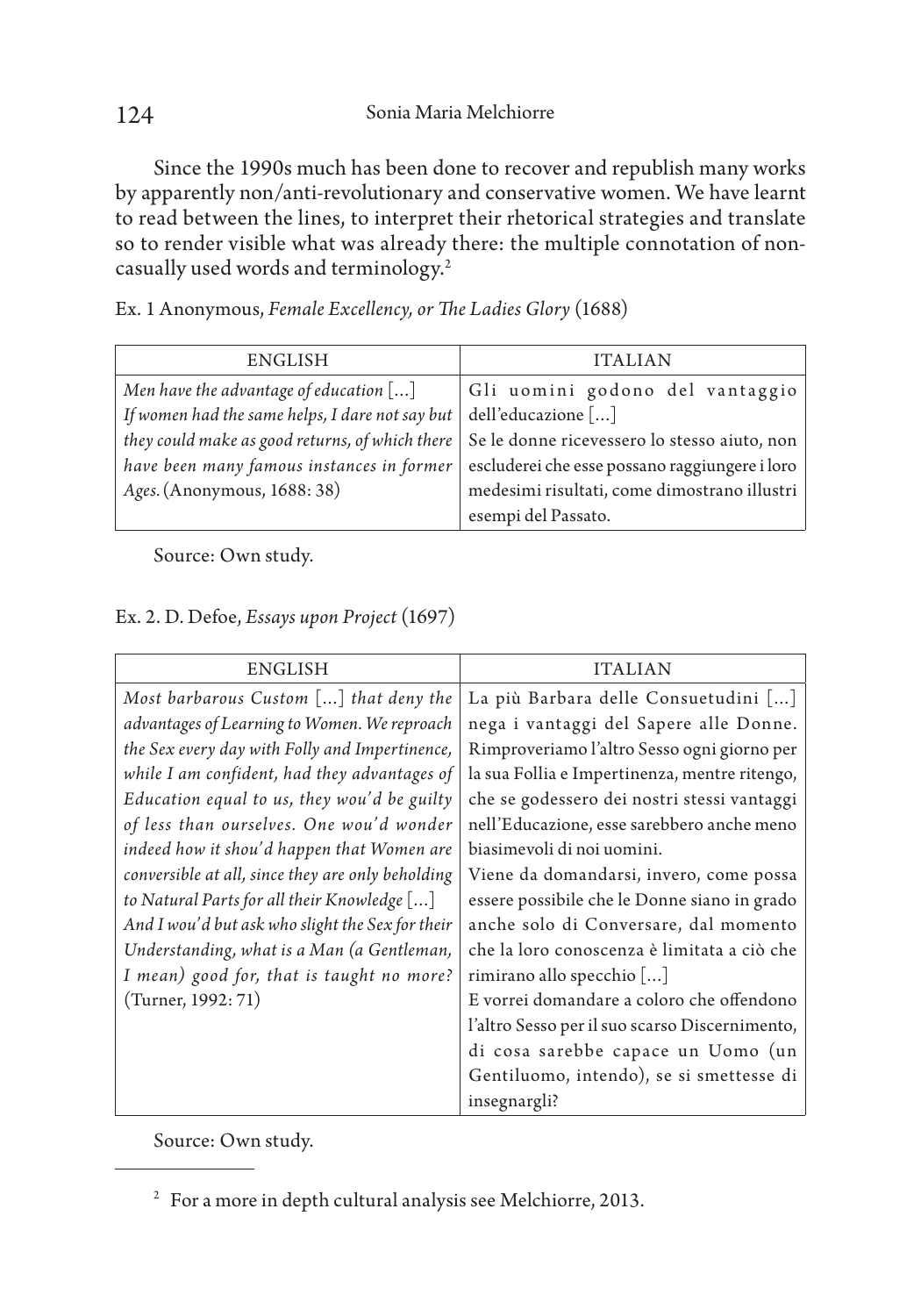At a time when women could not even easily access a basic education, they had to publish anonymously. The verb "to dare" (osare) in the expression is one of the most recurrent in the literary production of women writers of the time. Unfortunately, it partly loses its political charge when translated into Italian. "Non escluderei", the proposed translation, though, helps the translator introduce the ironic tone underlying most of the texts presented in this contribution. Moreover, the Italian text "possano raggiungere i *loro* – meaning "men" – helps stressing the idea of the battle of the sexes, whilst "they could make as good returns" in the original text only refers to "returns".

Written when Mary Astell had just published the first part of *A Serious Proposal to the Ladies* (1697) "barbarous, folly, impertinence," are all words negatively connoted associated with the man and belonging to the same semantic field. The reproachful tone is part of this famous advocacy for the right to education, an issue which would become "fashionable" among intellectuals of the Long Eighteenth Century. Very relevant is also the reference to one of the most important activities performed by the members of polite society, that is "conversation" and is here rendered with the verb "conversare".

| <b>ENGLISH</b>                                       | <b>ITALIAN</b>                                 |
|------------------------------------------------------|------------------------------------------------|
| It would be an endless talk should we undertake      | Sarebbe troppo lungo fornire esempi            |
| to give the instances of the great improvements      | dei grandi progressi che le donne hanno        |
| which women have made of education, there            | fatto grazie all'istruzione, non essendovi     |
| being hardly any science in which some of them       | praticamente alcuna scienza in cui alcune di   |
| have not excelled. It is very plain, therefore, that | loro non siano riuscite in maniera eccellente. |
| nature has given them as good talents as men         | Appare ovvio dunque, che la natura le abbia    |
| have, and if they are still called the weaker sex,   | dotate di tanto talento quanto gli uomini,     |
| it is because the other, which assumes the name      | e se sono ancora definite il sesso debole,     |
| of the wiser, hinders them form improving their      | è perché l'altro, che si arroga il titolo di   |
| minds in useful knowledge, by accustoming            | forte, impedisce loro di migliorare le loro    |
| them to the study and practise of vanity and         | menti attraverso una conoscenza più utile,     |
| <i>trifles.</i> (Steele, 1714: 535)                  | rendendole avvezze invece allo studio e alla   |
|                                                      | pratica della vanità e delle sciocchezze.      |

Ex. 3. Richard Steele, *The Ladies Library* (1714)

Source: Own study.

Richard Steele was better known in his own time for being the originator of one of the first newspapers, The *Tatler*, with Joseph Addison. The piece cited here follows the educational example of the *Tatler*, distributed in cafès and pubs in London to educate common people and offering news on any aspect of culture. Here "Science and Reason" and "Nature and Feeling", two fields of study usually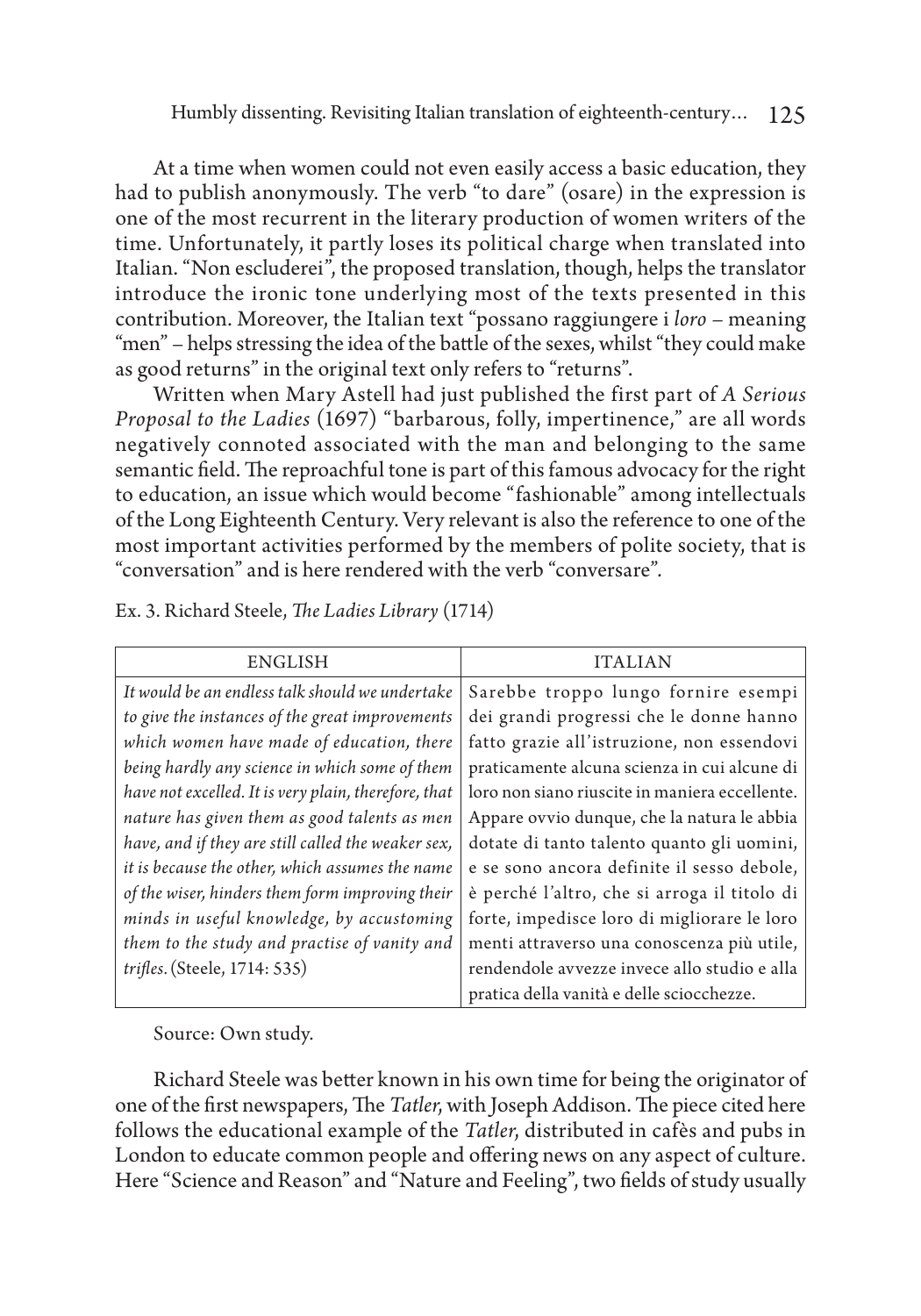kept separated are brought together to support the idea that women's brains are able to process scientific knowledge. The most relevant passage, well rendered in Italian. "Assumes", with the meaning of "assumere, dedurre" in Italian, is strengthened in the translation through the use of the verb "arroga" denotes a position of power on the part of the man not derived from God and not even from Nature, but self-proclaimed.

Ex. 4. M. Astell, *Some Reflections upon Marriage* (1700)

| <b>ENGLISH</b>                                      | <b>ITALIAN</b>                                |
|-----------------------------------------------------|-----------------------------------------------|
| For there is a mutual Stipulation, and Love,        | Esiste una mutua Stipulazione, e Amore,       |
| Honour and Worship, by which certain Civility       | Onore e Venerazione, che implica una certa    |
| and Respect at least are meant, are as much the     | Civiltà e Rispetto da parte della Donna, così |
| Woman's due, as Love, Honour, and Obedience         | come Amore, Onore, e Obbedienza sono          |
| are theMan's, and being the Woman said              | dovuti dall'Uomo; ed essendo la donna         |
| to be the weaker Vessel, the Man shou'd be more     | considerata il Sesso debole, l'Uomo dovrebbe  |
| careful not to grieve or offend her. (Astell, 1700: | essere più accorto a non darle dispiaceri     |
| $62 - 63$                                           | e a non arrecarle offesa.                     |

Source: Own study.

| Ex. 5. Mary Astell, Some Reflections upon Marriage (1700) |  |  |  |
|-----------------------------------------------------------|--|--|--|
|-----------------------------------------------------------|--|--|--|

| <b>ENGLISH</b>                                   | <b>ITALIAN</b>                               |
|--------------------------------------------------|----------------------------------------------|
| Have not all the great Actions that have been    | Le gesta Eroiche dell'umanità non sono forse |
| perform'd in the world been done by Men?         | state compiute da Uomini?                    |
| Have not they founded Empires and overturn'd     | Non hanno essi creato Imperi che poi hanno   |
| them? Do not they make Laws and continually      | distrutto? Non promulgano essi Leggi che di  |
| repeal and amend them? Their vast Minds lay      | continuo contestano e modificano? Le loro    |
| Kingdoms waste, no Bounds or Measures can be     | Menti sconfinatamente grandi conducono       |
| prescrib'd to their Desires $[]$ What is it they | Regni alla rovina, né Confini, e nessun      |
| cannot do? They make worlds and ruin them,       | Limite può essere imposto ai loro Desideri   |
| form Systems and universal Nature and dispute    | [] Cos'è che essi non possono?               |
| eternally about them. (Astell, 1700: 81)         | Creano mondi che poi distruggono,            |
|                                                  | inventano Sistemi e la Natura tutta per      |
|                                                  | speculare in eterno su di essi.              |

Source: Own study.

The rhetoric of gender difference is made manifest and even stressed in this excerpt creating two different semantic clusters: love, honour, worship are associated with the woman, and love, honour and obedience with man. The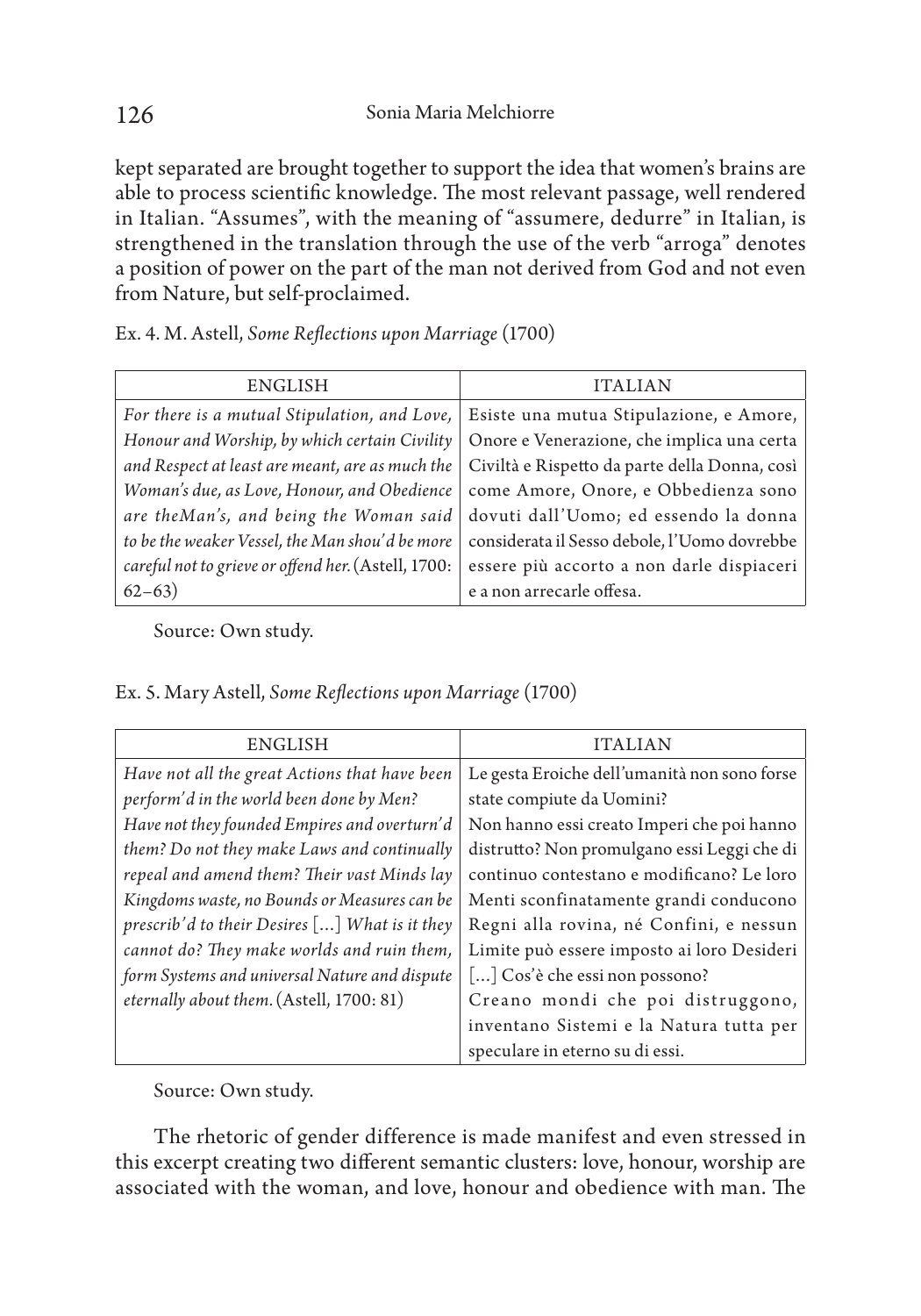relationship is not, though, between the two sexes, but with each sex and God. That the religious register is the most relevant to consider, is also underlined by the reference to the woman as "weaker vessel" – the expression used in the Bible to define women. In Italian this connotation is unfortunately lost and rendered with the locution "sesso debole" (weaker sex).

This passage is particularly interesting for the unusual use of irony on the part of a religious woman writer. Irony, we have learnt from Bakhtin and Kristeva, is a very powerful weapon to subvert power relations. Women are willingly kept out of the picture and man's power is ridiculed though the use of expressions such as "great actions/gesta eroiche", only aimed to destroy, always contrasted with God's positive power.

Ex. 6. M. Astell, *A Christian Religion as Profess'd by A Daughter of the Church of England*  (1705)

| <b>ENGLISH</b>                                           | <b>ITALIAN</b>                                  |
|----------------------------------------------------------|-------------------------------------------------|
| If God had not intended that women should use            | Se Dio non avesse voluto che le donne           |
| their reason, He would not have given them any,          | usassero la loro capacità di discernimento,     |
| for He does nothing in vain. If they are to use          | Egli non gliene avrebbe fatto dono, poiché      |
| their reason, certainly it ought to be employed          | Egli nulla compie invano. Se esse dovessero     |
| about the noblest objects, and in business of the        | usare tale capacità, di certo questa dovrebbe   |
| greatest consequence, therefore, in religion. $[\ldots]$ | essere impiegata per i più nobili propositi,    |
| A Christian woman therefore must not be                  | e nelle questioni della più grande importanza,  |
| a child in understanding; she must serve God             | dunque, nella religione. []                     |
| with understanding as well as with affection;            | Una donna cristiana non deve perciò avere un    |
| must love Him with all her mind and soul,                | discernimento pari a quello di un bambino.      |
| as well as with all her heart and strength; in           | Ella deve servire Dio con raziocinio e affetto, |
| a word, must perform a reasonable service if she         | e deve amarlo con tutta la mente e l'anima,     |
| means to he acceptable to her maker. (Astell,            | e con tutto il cuore. In una parola, ella deve  |
| 1705:260)                                                | rendergli merito per tale dono, se intende      |
|                                                          | essere degna del suo creatore.                  |

Source: Own study.

It was common practice, among these "pious" women writers, to refer to the supreme authority of God in order to equal them to men. Hence expressions such as "If God had not intended/Se Dio non avesse voluto", or "she must serve God, must love Him… her maker", which in this case can be perfectly rendered in Italian through the redundant use of personal pronouns and possessives, instrumental – in both texts – to highlight the "subject-ed" position of both men and women in such a "godly" hierarchy.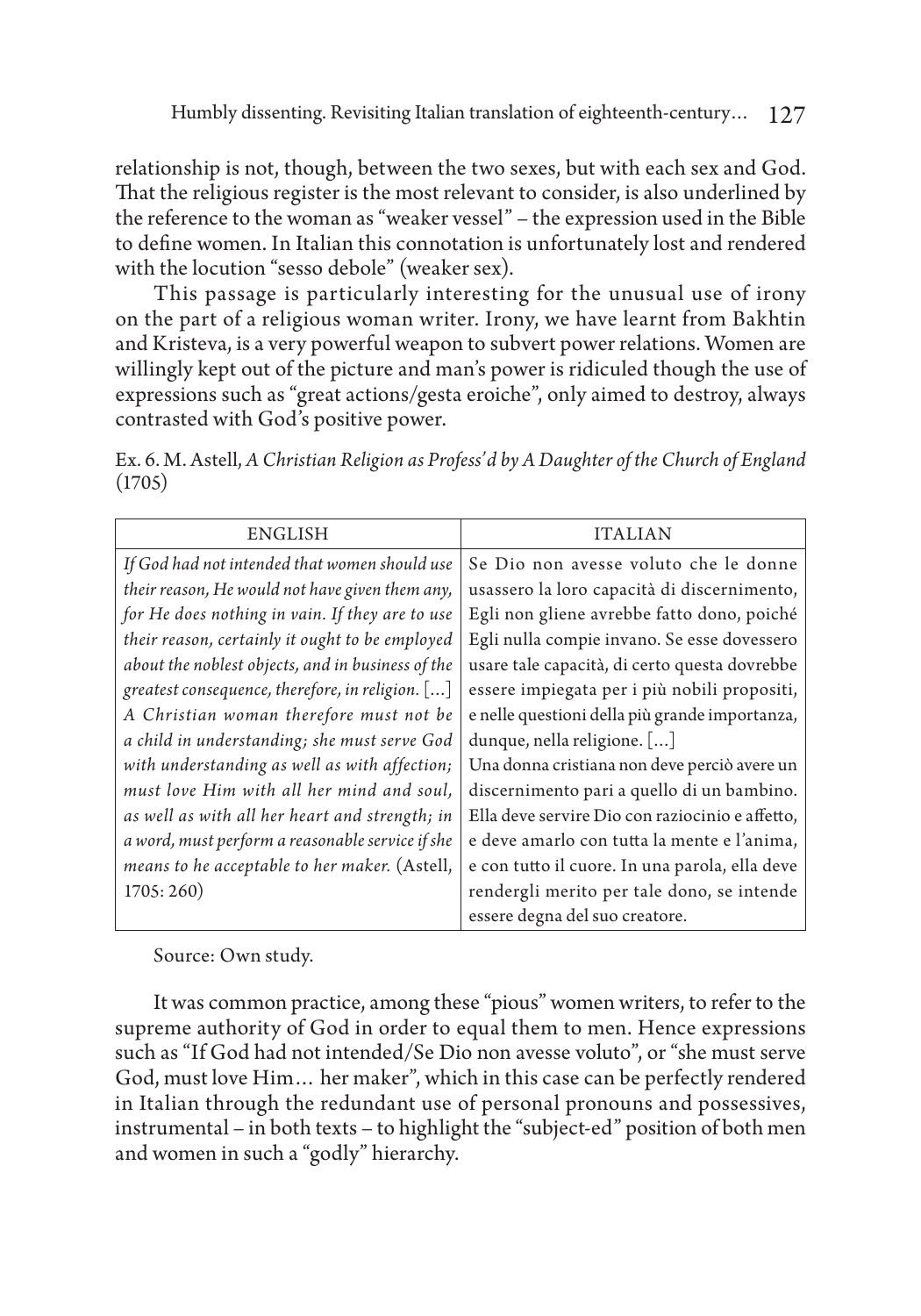| <b>ENGLISH</b>                                         | <b>ITALIAN</b>                                   |
|--------------------------------------------------------|--------------------------------------------------|
| It is by no Means enough to be rigidly disposed,       | Non è certo sufficiente votarci e essere serie   |
| to be serious, and religious in our Closets: We        | e osservanti, nelle nostre Stanze. Dobbiamo      |
| must be useful too, and take Care, that as we          | anche renderci utili, e prenderci cura del       |
| all reap numberless Benefits from Society, may         | prossimo, dal momento che ciascuno di noi        |
| be better for everyone of us. It is a false, a faulty, | trae innumerevoli Benefici dalla Società.        |
| and an Indolent Humility, that make People             | Ciò tornerebbe a vantaggio di tutti. È falsa,    |
| sit still and do nothing, because they will not        | erronea e indolente l'umiltà che ci fa restare   |
| believe, that they are capable of doing much:          | apatiche nella nostra immobilità, poiché si      |
| For every Body can do something. Every Body            | ritiene di non poter fare molto. Ma ciascuno     |
| can set a good Example, be it to many, or to few.      | di noi può fare qualcosa; ciascuno può offrire   |
| Every Body can in some Degree encourage                | un Contributo, piccolo o grande che sia.         |
| Virtue and Religion, and discountenance Vice           | Ciascuno può, in qualche modo, incoraggiare      |
| and Folly. Every Body has some one or other            | la Virtù e la Religione ed evitare il Vizio e la |
| whom they can advice or instruct, or in some           | Follia. Ciascuno può consigliare o istruire in   |
| Way help to guide through life. (Talbot, 1770:         | qualche Maniera, guidare qualcun altro nel       |
| 56)                                                    | percorso della Vita.                             |

Ex. 7. Catherine Talbot, *Reflections on the Seven Days of the Week* (1770)

Source: Own study.

Of all the women writers considered in this contribution, Talbot is surely the most "humbly dissenting". The rhetorical power of her work is soundly founded on the main isotopy of passivity and immobility negatively connoted so to expose the non-Christian principle of uselessness of women supported by patriarchal culture. "False, faulty, indolent humility, sit still and do nothing" are opposed to an active Christian living "every Body can do something, set a good Example, encourage Virtue, help to guide". It was surely not lost on Talbot that the only proper available job for an educated woman was teaching. Of particular relevance in the translation are the rendering of the word "closets/stanze", in the original implying the power imbalance imposed by culture and introjected by women.

The most outspoken of the so called proto-feminists considered in this brief work, Hester Mulso Chapone became a ground-breaker – trend-setter to use today's juvenile jargon – as she anticipated the work of the more famous Mary Wollstonecraft *Vindication of the Rights of Woman* (1792). This latter referred to Mulso Chapone as an example but Chapone kindly rebuked her and never wanted to be associated with Wollstonecraft in public.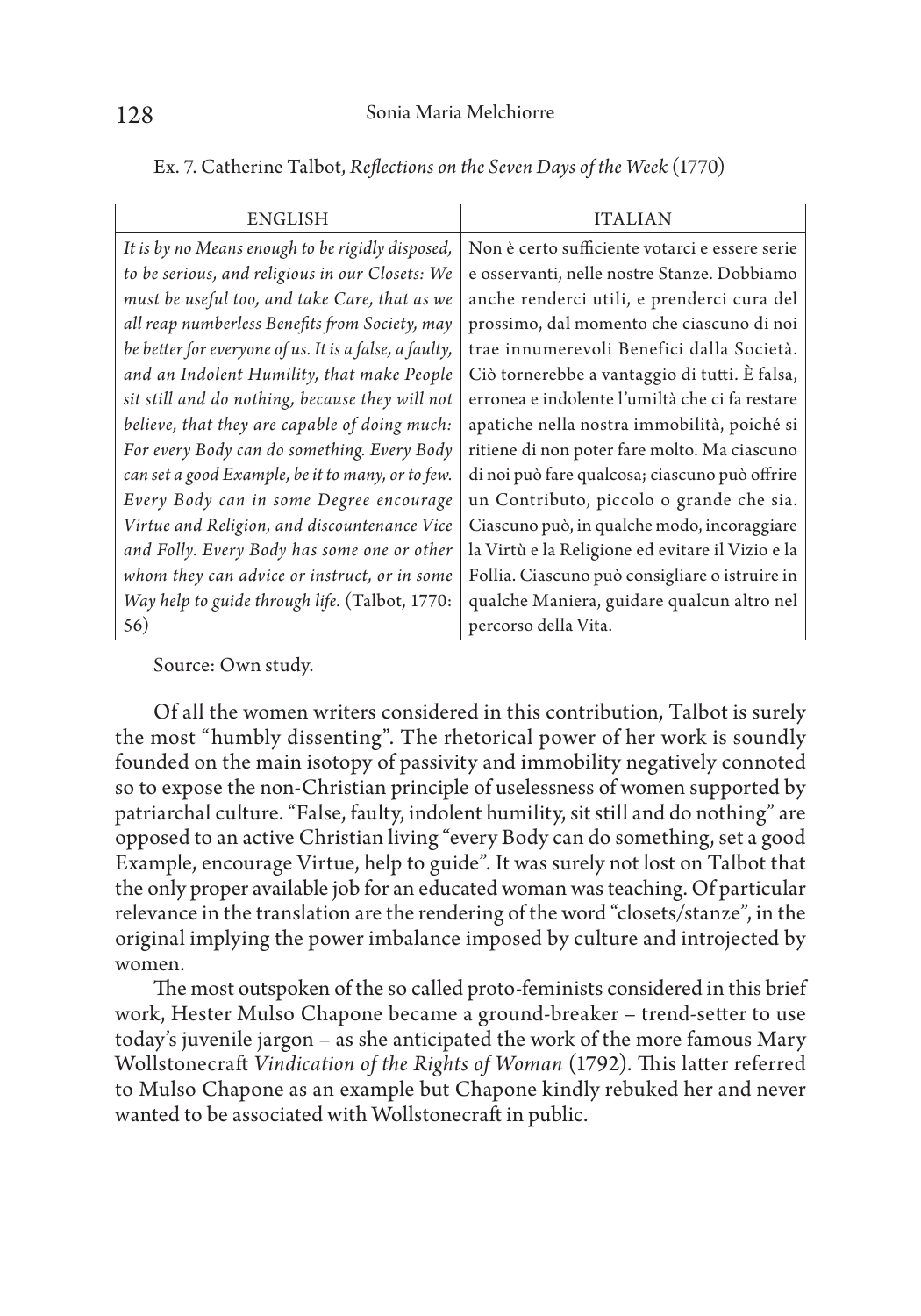| <b>ENGLISH</b>                                                     | <b>ITALIAN</b>                                   |
|--------------------------------------------------------------------|--------------------------------------------------|
| $\left[ \ldots \right]$ But, as I do not wish you to impose on the | Ma dal momento che spero non vorrai              |
| world your appearance, I should be contend                         | imporre la tua apparenza al mondo, sarei         |
| to see you worse dressed, rather than see your                     | contenta di vederti peggio vestita, piuttosto    |
| whole time employed in preparations for it $-$ or                  | che impegnata tutto il tempo nei preparativi     |
| any of the hours given to it, which are needful                    | - o in qualunque ora ad essa dedicata,           |
| to make your body strong and active by exercise,                   | necessaria per rendere il tuo corpo forte        |
| or your mind rational by reading. Absolute                         | e attivo attraverso l'esercizio fisico, o la tua |
| idleness is inexcusable in a woman, because                        | mente razionale per via della lettura. L'ozio    |
| the needle is always at hand for those intervals,                  | è cosa deprecabile in una donna, perché          |
| in which she cannot be otherwise employed.                         | l'ago è sempre a portata di mano per quegli      |
| (Mulso Chapone, 1773: 319)                                         | intervalli, in cui essa non possa essere         |
|                                                                    | impegnata in altro modo.                         |

Ex. 8. Hester Mulso Chapone, *Letters on the Improvement of the Mind* (1773)

Source: Own study.

The most relevant passage of the excerpt revolves around Chapone's protestations against the machist culture of her own time, when women were considered unable even to grasp the basic meaning of abstract thought. The keyword "exercise/esercizio" is given here particular relevance and is connected with a more rational, enlightened and non-religious stance.

## **Conclusions**

To conclude with, twenty-first-century translations of eighteenth-century works produced by women writers should be considered part of a feminist approach to literary texts and also the starting point for the ongoing process of social and political activism in the field of translations studies embodying a "new" trend in this theoretical field of study.

## **Bibliography**

Anonymous (1688): *Female Excellency, or The Ladies Glory: illustrated in the worthy lives and memorable actions of nine famous women, who have been renowned either for virtue or valour in several ages of the world … the whole adorned with poems and the picture of each lady*. Printed by Nathaniel Crouch, in London and republished in 2010 by Gale Ecco, Print Editions, USA. In: Schoefield, M., Macheski, C. (eds) (1986): *Fetter'd or Free? British Women Novelists 1670*–*1815*, p. 38. Athens: Ohio University Press.